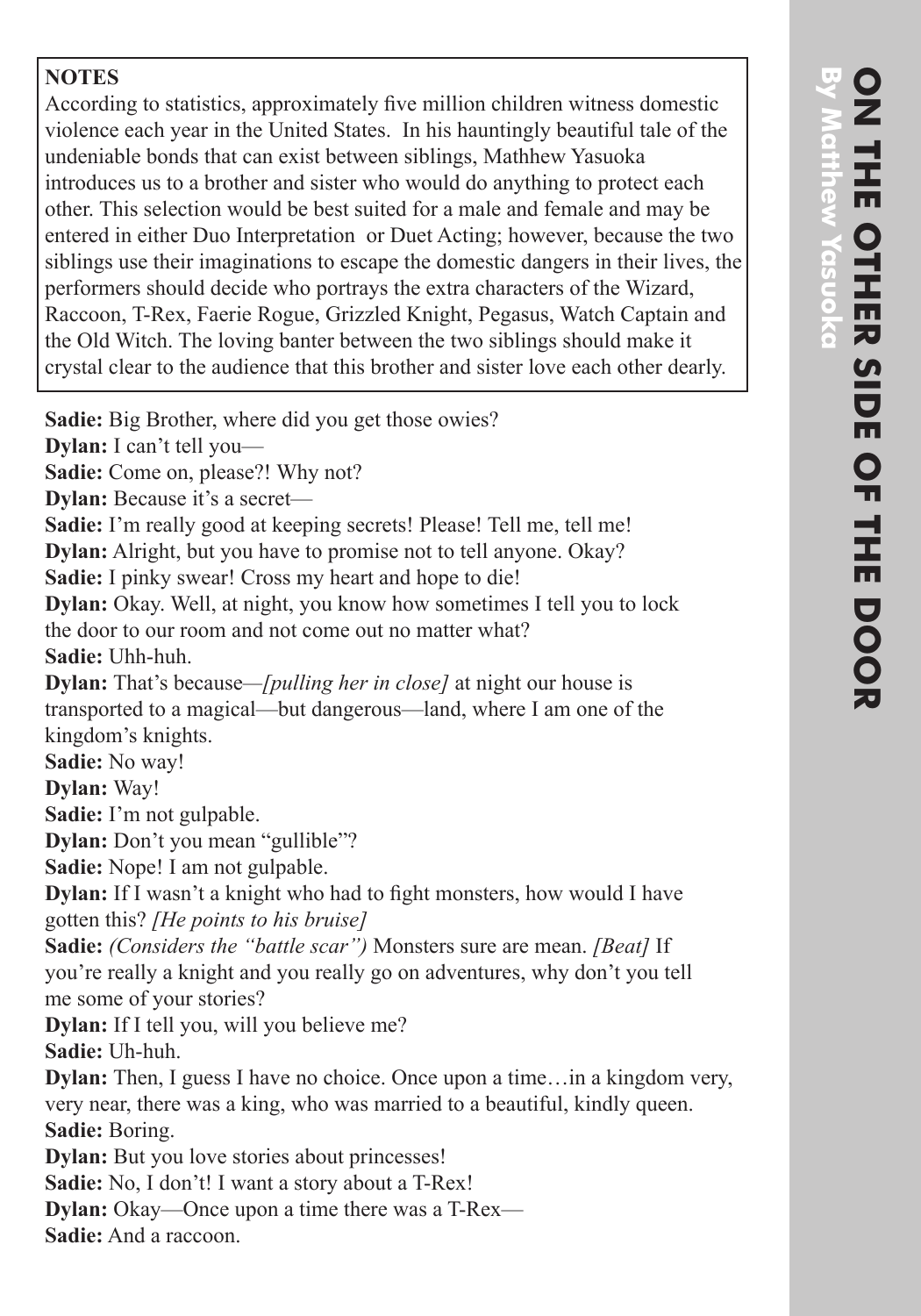**Dylan:** Seriously?!

**Sadie:** They wash their paws before they eat!

**Dylan:** Fine. Once upon a time there was a T-Rex, who was married to a kindly Raccoon. The two were quite happy indeed. But one day an evil curse befell the Raccoon. So the T-Rex and Raccoon set off to see the greatest wizard in all the land.

**Wizard:** Ah, yes. I've seen this curse before. Tis' beyond my abilities, but perhaps if I try these new experimental spells—

**Dylan:** The wizard used all manner of potions, but the Raccoon's curse only worsened. Soon, all of her beautiful fur had fallen out.

**T-Rex:** I love you, even if you don't have your fur anymore! RAWR!

**Dylan:** The T-Rex longed to save his beloved. So he paid all manner of gypsies and thieves who appeared at his doorstep. But day by day, his one true love grew weaker and weaker.

**Raccoon:** Oh darling, I am not long for this world.

**Dylan:** Before long the Raccoon's curse took away her strength, and she could no longer stand. Then it took away her appetite, and she could no longer eat. And cruelest of all, the curse took away her sight, and she could no longer see her beautiful husband, the T-Rex.

**T-Rex:** Jr. has grown quite big. I wish you could see him.

**Raccoon:** Describe him to me.

**T-Rex:** Well, he has your eyes and my teeth. And his scales are just the slightest bit fuzzy.

**Dylan:** Fortunately, Death is kind and took the Raccoon in her arms before too long.

**Sadie:** I don't like Death…

**Dylan:** But without Death, Raccoon would have suffered even more.

**Sadie:** But why do people have to die?

**Dylan:** That's a good question…

**Sadie:** And why do curses have to exist?

**Dylan:** I don't know—

**Sadie:** Is that the end?

**Dylan:** No—

**Sadie:** So what happened?

**Dylan:** The T-Rex mourned at his wife's death, and then he sought out the strange menagerie of characters who had promised to save her. Only this time, he sought a cure of a different kind—

**Faerie Rogue:** Don't worry if the drink isn't working. I have the perfect fix. A bit of this here powder will make you forget everything.

**Dylan:** And so, night after night, the old T-Rex sniffs a bit of powder to forget his wife.

**Sadie:** What happened to his kids?

**Dylan:** They had to stick together to keep each other safe!

**Sadie:** Just like us?

**Dylan:** That's right. Two is better than one—